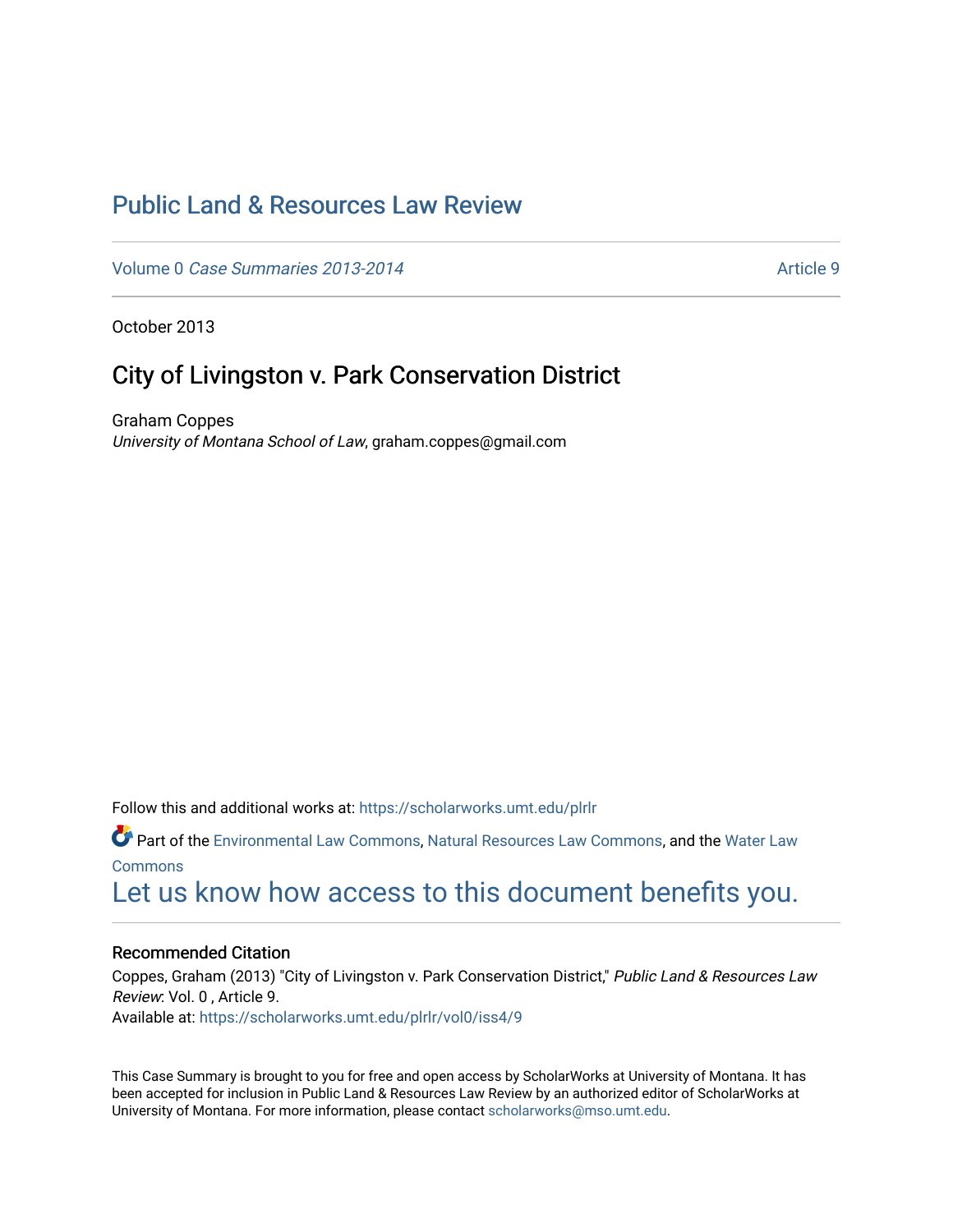# *City of Livingston v. Park Conservation District***, 2013 MT 234, 371 Mont. 303, 307 P.3d 317. Graham Coppes**

#### **I. Abstract**

On appeal from the Park County District Court, the Montana Supreme Court upheld the Park Conservation District's designation of a channel of the Yellowstone River near the City of Livingston as part of the natural course of the river as reasonable and worthy of judicial deference, even though the record demonstrated that the channel had been continuously used as an irrigation conveyance system and local parties had historically referenced the stream with inconsistent characterizations. Looking ahead, this decision illustrates the Court's strong deference to the resolutions and statutory interpretations of the state's local conservation districts. To a lesser degree, the Court's acceptance of the analytic framework used in determining the stream's classification could potentially broaden the scope of the statute's application, allowing more irrigation conveyance systems to fall within its purview.

#### **II. Introduction**

In July of 2013, the City of Livingston, Montana appealed the decision of the Park County District Court that affirmed the Park Conservation District's (PCD) determination that a channel adjacent to the Yellowstone River near town was a part of the natural course of the river and thus subject to the statutory provisions of Montana's Natural Streambed and Land Preservation Act. The City sought classification of the stream because it believed city property was injured by the PCD's permitting of maintenance operations under the authority of the Natural Streambed and Land Preservation Act.<sup>1</sup> On appeal, the City argued the district court erred in upholding the PCD's determination, contending its conclusion was an arbitrary and

 $\overline{a}$ 

*<sup>1</sup> City of Livingston v. Park Conservation Dist.*, 234 MT 2013, ¶ 3, 371 Mont. 303, 307 P.3d 317 (Mont. 2013). [*Hereinafter* "*Livingston*"]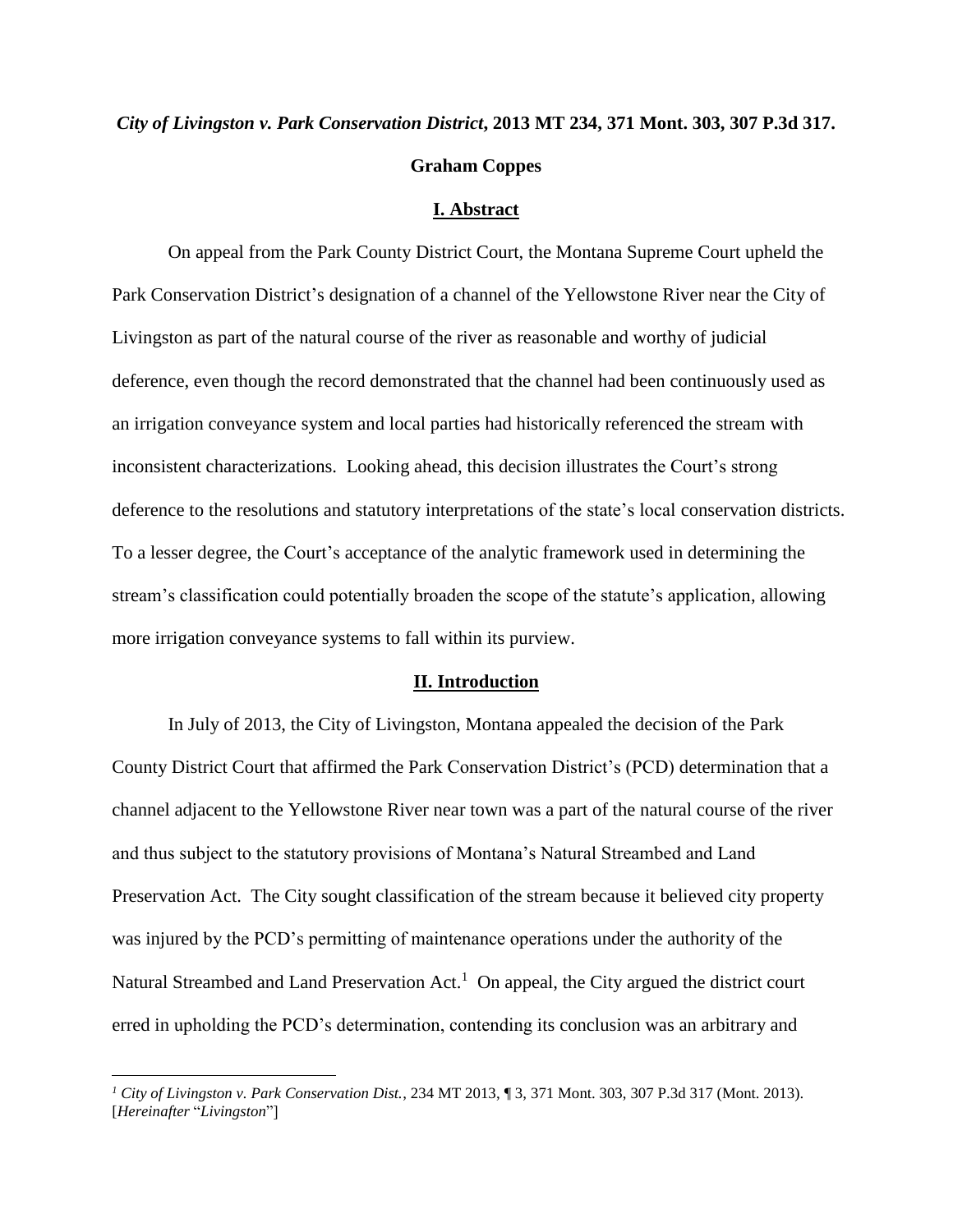capricious abuse of their discretionary authority to issue declaratory rulings for their constituents.<sup>2</sup> The City further claimed that PCD abused its discretion in failing to adequately analyze documents in the record containing several references to the disputed watercourse as a "ditch."<sup>3</sup> The Court quickly dismissed these arguments, stating that the PCD's thorough examination of the river's physical characteristics was sufficient to show that their conclusion was reasonable in light of the overriding policy purpose of the Act itself.<sup>4</sup> Ultimately, the Court held the City failed to show that the PCD reached its classification decision in an arbitrary or capricious manner.<sup>5</sup>

#### **III. Background**

The heart of this litigation involves the physical nature of a stream channel adjacent to the Yellowstone River, near the town of Livingston, Montana. Historical evidence shows that during periods of runoff, when the river flows are high, water from the Yellowstone flows into this channel naturally and returns to the river's main body downstream.<sup>6</sup> Since the 19<sup>th</sup> century, this channel has been utilized by the Heart K Ranch ("Heart") to transport their vested rights to surface water from the river.<sup>7</sup> However, Heart does not have a head gate on the channel controlling the river's inflows and, as a result, the Yellowstone's natural alpine snowmelt regime leaves significant accumulations of rock and debris in the channel that must be removed for the channel to continue to deliver water to Heart during times of lower flows.<sup>8</sup> Heart operates this channel maintenance routine under the authority of a permit issued to it by the PCD, pursuant to

- $^{4}$  *Id.* at  $\P$  16.
- 5 *Id.*

 $\overline{a}$ 

6 *Id.* at ¶ 3.

8 *Id.*

 $2$  Id. at  $\P$  2.

<sup>3</sup> *Id.* at ¶ 15.

 $^7$  *Livingston*, at  $\P$  3.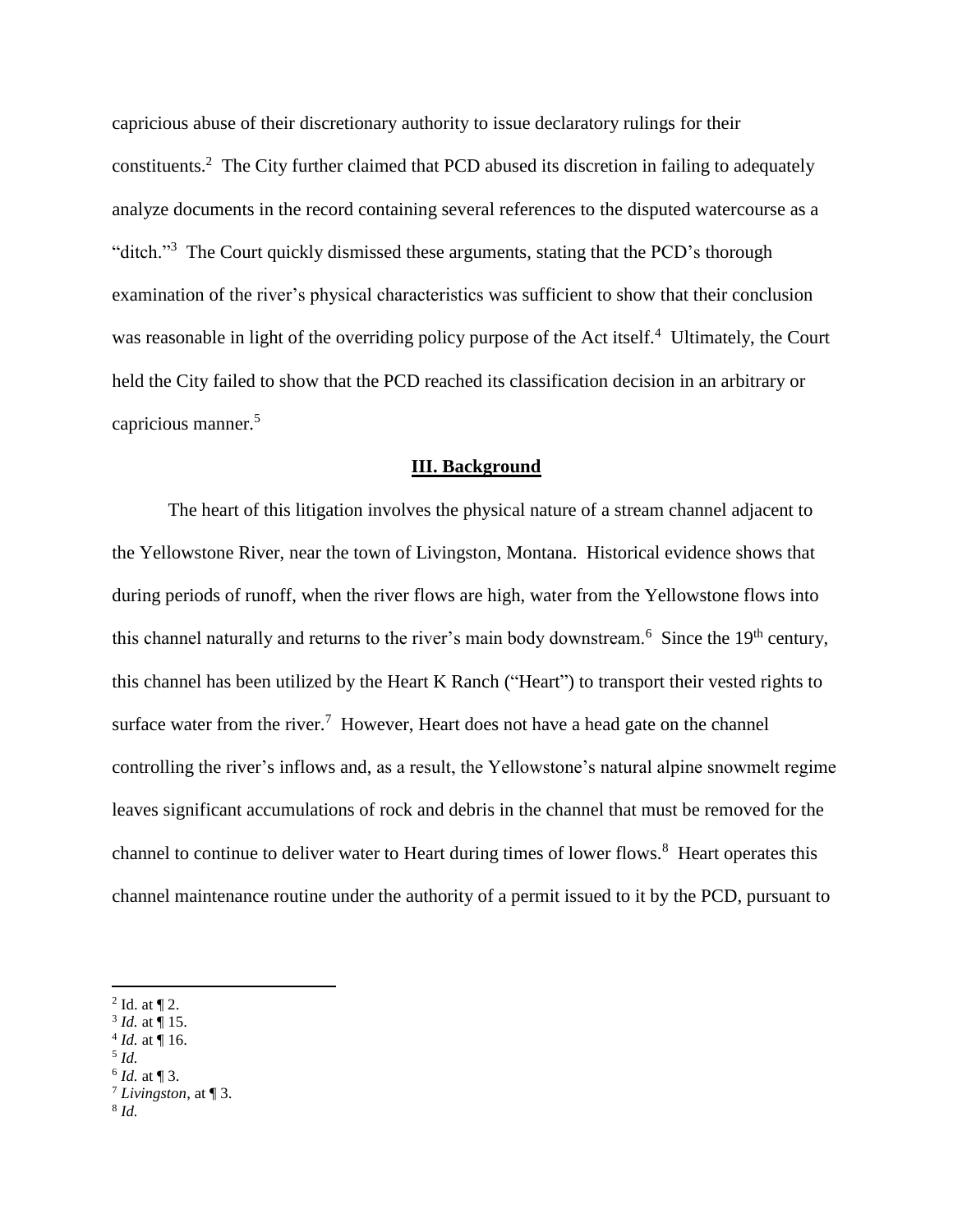the provisions of the Act.<sup>9</sup> Immediately adjacent to the channel is property owned by the City. The City claims that Heart's maintenance activities have resulted in injury to their property and that the permit issued to Heart to undertake such projects is invalid because the channel itself falls outside the scope of the Act, thus stripping PCD of authority to issue the permit.<sup>10</sup>

The City petitioned PCD for a declaratory ruling in accordance with the procedure laid out by section 75-7-125 of the Montana Code Annotated.<sup>11</sup> The PCD accepted the City's request appointing the Chief of the Conservation Districts Bureau as hearing officer for the proceeding.<sup>12</sup> Based on testimony given at a public hearing, exhibits submitted by all parties and a physical visit to the site itself, the hearing officer issued findings of fact and a recommendation.<sup>13</sup> Shortly thereafter, the PCD issued its official Declaratory Ruling on the matter stating that the channel is "a flood channel, high water channel, or side channel of the Yellowstone River, and is therefore subject to the Act." $14$ 

Applying the Act, internal administrative regulations and those adopted by the Montana Department of Natural Resource and Conservation, the PCD determined that the Yellowstone's dynamic nature created a migration zone, where scouring and deposition of fluvial materials continually alter the confines of the system.<sup>15</sup> Critical to their conclusion was that during an onpremise site inspection the PCD "found no evidence of spoil piles to indicate that the channel is a man-made ditch."<sup>16</sup> Upon receiving this information, the City sought judicial review from the district court, who upheld the PCD's findings, leading to this appeal.

#### **IV. Analysis**

- $10 \, Id.$
- <sup>11</sup> *Id.* at  $\P$  4.
- <sup>12</sup> *Livingston,* at ¶ 5.
- $^{13}$  *Id*.
- $^{14}$  *Id.*
- $15$  *Id.* at  $\P$  6-7.
- $^{16}$  *Id.* at ¶ 7.

 $\overline{a}$ 9 *Id*.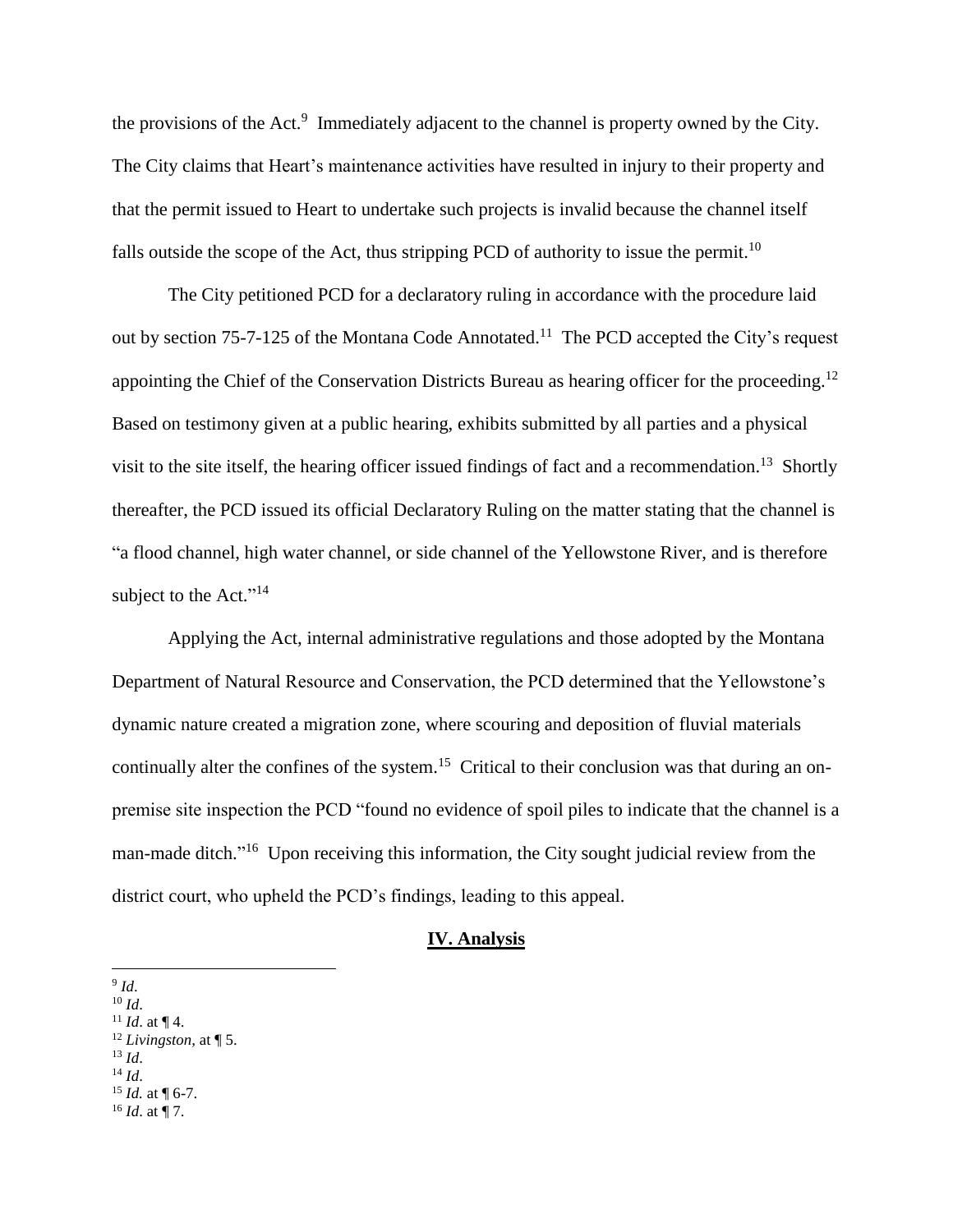In the opening section of its analysis, the Court lays out the foundational principles and standards that govern the review of a conservation district's declaratory ruling. Set out in section 75-7-125(4) of the Montana Code, a court offering judicial review over these types of decisions may reverse or alter a district's decision only if "substantial rights of the appellant have been prejudiced because the decision violates constitutional or statutory provisions; is in excess of statutory authority; is affected by error of law; or is arbitrary or capricious, characterized by abuse of discretion or a clearly unwarranted exercise of discretion."<sup>17</sup> Importantly, the Court concluded its analysis of the applicable standard of review by reiterating the principle that mere inconsistencies in the evidence, or even a finding of evidentiary pieces supporting an alternate conclusion will not suffice to meet the required threshold of arbitrary or capricious.<sup>18</sup>

A review of the legislative history shows that the Act was intended to promote the goals of Article II and Article IX of the Montana Constitution and to provide for the preservation and protection of the State's rivers and streams.<sup>19</sup> Additionally, the Act lays out the procedural process for approval of plans to modify or alter the condition of water bodies held under the statute's authority.<sup>20</sup> In acknowledging Heart's adherence to these guidelines, the Court also laid out precedential support for usage of natural streams in conveyance of appropriative rights.<sup>21</sup>

Upon analyzing the definitional provisions of all three guiding bodies law<sup>22</sup> and prior case law requiring districts to analyze these types of decisions under the totality of the circumstances<sup>23</sup>, the Court set aside a few undisputed issues. Neither party contested that the

 $\overline{a}$ 

 $17$  *Id.* at  $\P$  10.

<sup>18</sup> *Livingston*, at ¶ 10.

<sup>19</sup> *Id*. at ¶ 11.

<sup>20</sup> *Id*.

 $^{21}$  *Id.* 

 $^{22}$  The Act, the implementing rules of the Montana DNRC and the PCD's internal rules each provide provisions for the definition of a natural stream.

<sup>23</sup> *Bitterroot River Protective Assoc. v. Bitterroot Conservation District*, 2008 MT 377, ¶ 40, 346 Mont. 507, 198 P.3d 219